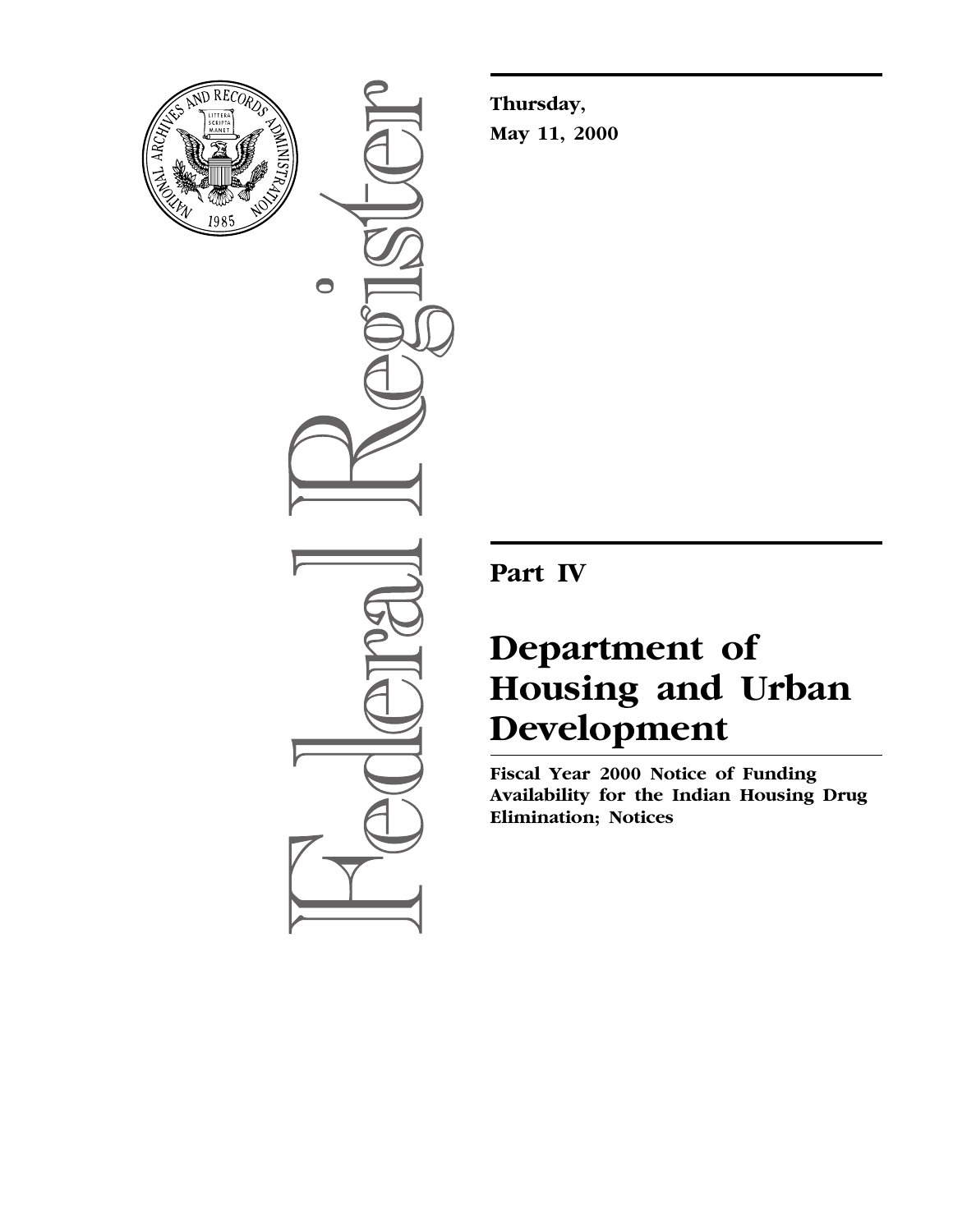#### **DEPARTMENT OF HOUSING AND URBAN DEVELOPMENT**

**[Docket No. FR–4574–N–01]**

#### **Fiscal Year 2000 Notice of Funding Availability for the Indian Housing Drug Elimination**

**AGENCY:** Office of the Assistant Secretary for Public and Indian Housing, HUD. **ACTION:** Notice of Funding Availability

(NOFA).

**SUMMARY:** *Purpose of the Program:* To provide grants to eliminate drugs and drug-related crime in American Indian and Alaskan Native communities.

*Available Funds:* Approximately \$22,000,000 in FY 1999 (\$11 million) and FY 2000 (\$11 million) funds is being made available for Indian Housing Drug Elimination Program (IHDEP) grants.

*Eligible Applicants:* Indian Tribes and recipients of assistance under the Native American Housing Assistance and Self-Determination Act of 1996 (NAHASDA recipients).

*Application Deadline:* July 10, 2000. *Match:* None.

**ADDITIONAL INFORMATION:** If you are interested in applying for funding under this program, please read the balance of this NOFA which will provide you with detailed information regarding the submission of an application, program requirements, the application selection process to be used by HUD in selecting applications for funding, and other valuable information relative to an application submission and participation in the program covered by this NOFA.

#### **I. Application Due Date, Submission Address, Application Kits, Further Information, and Technical Assistance**

*Application Due Date:* July 10, 2000. HUD will not accept, at any time during the NOFA competition, application materials sent via facsimile (FAX) transmission.

(A) *Delivered Applications.* The application deadline for delivered applications under this NOFA is on or before 6 PM local time of the application due date.

(B) *Mailed Applications.* Applications will be considered timely filed if postmarked before midnight on the application due date and received by 6 PM local time within ten (10) days of that date.

(C) *Applications Sent By Overnight Delivery.* Overnight delivery items will be considered timely filed if received before or on the application due date by 6 PM local time, or upon submission of

documentary evidence that they were placed in transit with the overnight delivery service by no later than the specified application due date.

*Address For Submitting Applications.* Submit an original and two identical copies of the application by the application due date at the local Area Office of Native American Programs (AONAP) Attention: local HUD Administrator, Area Office of Native American Programs (AONAP). A list of local offices is attached as Appendix A to this NOFA.

*For Application Kits.* To receive a copy of the Indian Housing Drug Elimination Program application kit, please call the Public and Indian Housing Resource Center at 1–800–955– 2232. Persons with hearing or speech impairments may call the Center's TTY number at 1–800–483–2209. When requesting an application kit, please refer to the Indian Housing Drug Elimination Program (IHDEP). Please provide your name, address, including zip code, and telephone number (including area code). The application kit contains information on all exhibits, forms, and certifications required for IHDEP.

*For Further Information and Technical Assistance.* Please call the local AONAPs with jurisdiction over your Tribe/tribally designated housing entity (TDHE) or HUD's Public and Indian Housing Resource Center at 1– 800–955–2232 or Tracy C. Outlaw, National Office of Native American Programs (ONAP), Department of Housing and Urban Development, 1999 Broadway, Suite 3390, Denver, CO 80202, telephone (303) 675–1600 (these are not toll-free numbers). Hearing or speech-impaired individuals may access this number via TTY by calling the tollfree Federal Information Relay Service at 1–800–877–8339. Also, please see ONAP's website at http:// www.codetalk.fed.us.html where you will be able to download a copy of the IHDEP NOFA and application kit from the Internet.

#### **II. Amount Allocated**

Approximately \$22 million is being made available under this NOFA, of which approximately \$11 million is from the FY 1999 HUD Appropriations Act (Pub.L. 105–276, approved October 21, 1998) and approximately \$11 million is from the FY 2000 HUD Appropriations Act (Pub.L. 106–74, approved October 20, 1999).

#### **III. Program Description; Eligible Applicants; Eligible/Ineligible Activities**

(A) *Program Description.* Funds are only available for Tribes and NAHASDA recipients to develop and finance drug and drug-related crime elimination efforts in their developments. You may use funds for enhancing security within your developments, making physical improvements to enhance security; and/ or developing and implementing prevention, intervention and treatment programs to stop drug use in Indian housing communities.

(B) *Eligible Applicants.* Eligible applicants are only Indian Tribes (Tribes) and NAHASDA recipients. ''NAHASDA recipient'' means a recipient of assistance under the Native American Housing Assistance and Self-Determination Act of 1996 (NAHASDA), and has the same meaning as recipient provided in section 4 of the Native American Housing Assistance and Self-Determination Act of 1996 (25 U.S.C. 4101 *et seq.*). ''NAHASDA recipient'' includes both Tribes and TDHEs. (A Tribe can apply either in its own name or through its TDHE. A TDHE cannot apply on behalf of a Tribe that is applying on its own behalf.) Resident Management Corporations (RMCs), incorporated Resident Councils (RCs) and Resident Organizations (ROs) are eligible for funding as sub-grantees. RMCs RCs, and ROs that were operating pursuant to 24 CFR part 950 are eligible for funding from Tribes or TDHEs as subgrantees to develop security and substance abuse prevention programs.

If you are a Tribe/TDHE that submitted a Public and Indian Housing Drug Elimination Program (PIHDEP) application under the February 26, 1999 PIHDEP NOFA, you do not need to submit another IHDEP application under this NOFA. This application will be considered complete unless you receive notification from the AONAP in your jurisdiction informing you of the technical deficiencies that must be corrected in order for your application to be considered eligible for review. However, because of the changes that are Native American specific to this FY 1999—2000 IHDEP NOFA, we strongly suggest that you update the application that you submitted by the new IHDEP deadline of July 10, 2000. Please be advised that the new IHDEP NOFA contains changes in the five rating factors for evaluating applications for award and in the grant award amounts. If you need specific information or data from the application that you submitted in response to the February 26, 1999 NOFA, please contact the appropriate AONAP in your jurisdiction to obtain the information that you need.

If you are a Tribe/TDHE that responded to the Notice Withdrawing and Reissuing the FY 1999 PIHDEP NOFA published on May 12, 1999 (64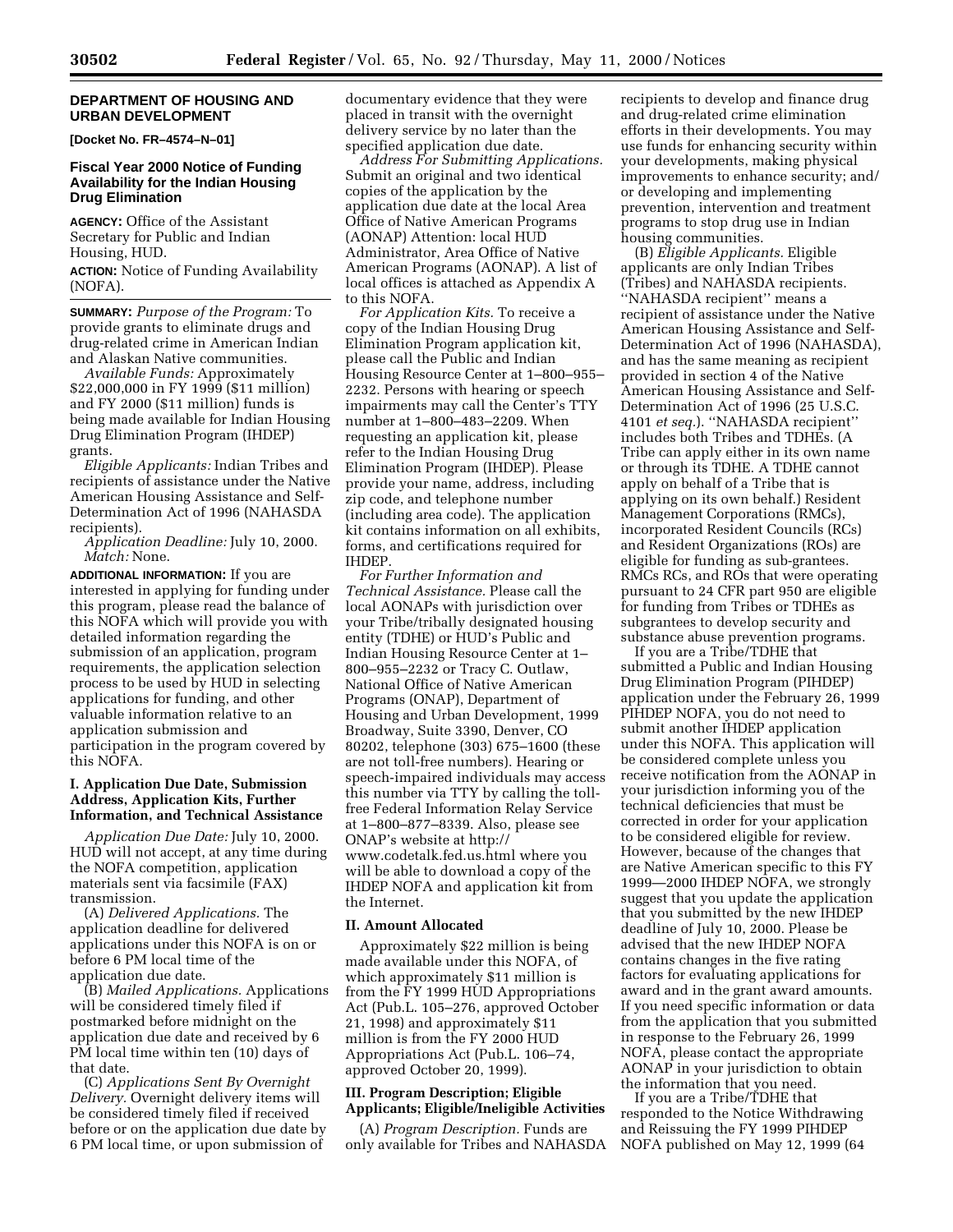FR 25746) that requested that applicants submit documents based on submission requirements in Section III, A. through F. of that Notice, you will need to submit the required information in the FY 1999–2000 IHDEP application kit which contains all of the required forms and certifications for this IHDEP NOFA.

(C) *Eligible/Ineligible Activities.* IHDEP grants may be used for seven types of activities including: (1) Physical improvements specifically designed to enhance security; (2) programs designed to reduce use of drugs in and around Indian housing developments including drug-abuse prevention, intervention, referral, and treatment; (3) funding for non-profit resident management corporations, Resident Councils (RCs), and Resident Organizations (ROs) to develop security and drug abuse prevention programs involving site residents; (4) employment of security personnel; (5) employment of personnel to investigate and provide evidence in administrative or judicial proceedings; (6) reimbursement of local law enforcement agencies for additional security and protective services; and (7) training, communications equipment, and related equipment for use by voluntary tenant patrols.

Following is a discussion by activity type of what can and cannot be funded and specific requirements or items that need to be discussed in your application if you are including that activity in your application.

(1) *Physical Improvements to Enhance Security.* (a) Physical improvements specifically designed to enhance security may include: installing barriers, speed bumps, lighting systems, fences, surveillance equipment (*e.g.,* Closed Circuit Television (CCTV), computers and software, fax machines, cameras, monitors, and supporting equipment), bolts, locks, and landscaping or reconfiguring common areas to discourage drug-related crime.

(i) All physical improvements must be accessible to persons with disabilities. For example, locks or buzzer systems that are not accessible to persons with restricted or impaired strength, mobility, or hearing may not be funded by IHDEP. Defensible space improvements must comply with civil rights requirements and cannot exclude or segregate people because of their race, color, or national origin from benefits, services, or other terms or conditions of housing. All physical improvements must meet the accessibility requirements of 24 CFR part 8 and the provisions found in section 504 of the Rehabilitation Act of 1973 and other relevant federal, State and local statutes that apply.

(ii) Funding is permitted for the purchase or lease of house trailers of any type that are not designated as a building if they are used for eligible community policing, educational programs for youth and adults, employment training facility, youth activities, and drug abuse treatment activities. A justification of purchase versus lease must be supported by your cost-benefit analysis.

(b) *Ineligible Improvements.* (i) Physical improvements that involve demolishing any units in a development.

(ii) Physical improvements that would displace persons are ineligible.

(iii) Acquiring real property.

(2) *Programs to Reduce Drug Use (Prevention, Intervention, Treatment, Structured Aftercare and Support Systems).* (a) *General Requirements and Strategies.* HUD is looking for you to structure your substance abuse prevention, intervention, treatment, and aftercare program using a ''continuum of care'' approach. A ''continuum of care'' approach includes not just treating the addiction or dependency but also providing aftercare, mentoring, and support services such as day care, family counseling, education, training, employment development opportunities, and other activities.

You must develop a substance abuse/ sobriety (remission)/treatment (dependency) strategy to adequately plan your substance abuse prevention, intervention, treatment, and structured aftercare efforts. In many cases, you may want to include education, training, and employment opportunities for residents. When undertaking these activities, you should be leveraging your IHDEP resources with other Federal, State, local and Tribal resources. For example, your application may propose providing space and other infrastructure for these efforts with other tribal agencies providing staff and other resources at limited or no cost. Your application should also discuss how your strategy incorporates existing community resources and how they will be used in your program. The strategy should also document how community resources will be provided on-site, or how participants will be referred and transported to treatment programs that are not on-site.

A community-based approach also requires you to develop a culturally appropriate strategy. Curricula, activities, and staff should address the cultural issues of the local community, which requires your application to indicate your familiarity and facility with the language and cultural norms of the community. As applicable, your

strategy should discuss cultural competencies associated specifically with your Native American or Alaskan Native community.

Your activities should focus resources directly to tribal residents and families.

For all activities involving education, training and employment, you should demonstrate efforts to coordinate with Federal, Tribal, State and local employment training and development services, including ''welfare to work'' efforts.

The current Diagnostic and Statistical Manual (DSM) of Mental Disorders of the American Psychiatric Association dated May 1994, contains information on substance abuse, dependency and structured aftercare. For more information about this reference, contact: APPI, 1400 K. Street, NW, Suite 1100, Washington, DC 20005 on 1(800) 368–5777 or World Wide Web site at http:www.appi.org.

Eligible activities may include: (i) Substance abuse prevention, intervention, and referral programs;

(ii) Programs of local social, faithbased and/or other organizations that provide treatment services (contractual or otherwise) for dependency/remission; and

(iii) Structured aftercare/support system programs.

(b) *Activities must be in the ''Indian area''*. IHDEP funding is permitted for programs that reduce/eliminate drugrelated crime in the ''Indian area'' as defined in 24 CFR 1000.10 of the NAHASDA regulations as the area in which an Indian tribe operates affordable housing programs or the area in which a TDHE is authorized by one or more Indian tribes to operate affordable housing programs.

(c) *Eligible cost*. (i) Funding is permitted for reasonable, necessary, and justified purchasing or leasing (whichever is documented as the most cost effective) of vehicles for transporting adult and youth residents for education, job training, and off-site treatment programs directly related to reducing drugs and drug-related crime. The cost reasonableness can be determined by a comparison of the number of participants in and anticipated costs of these programs compared to the purchase or lease cost of the vehicles. If these costs are included in your application, you must include a description of why the expenses are necessary. Under no circumstances are these vehicles to be used for other than their intended purpose under your grant.

(ii) Funding is permitted for reasonable, necessary and justified program costs, such as meals and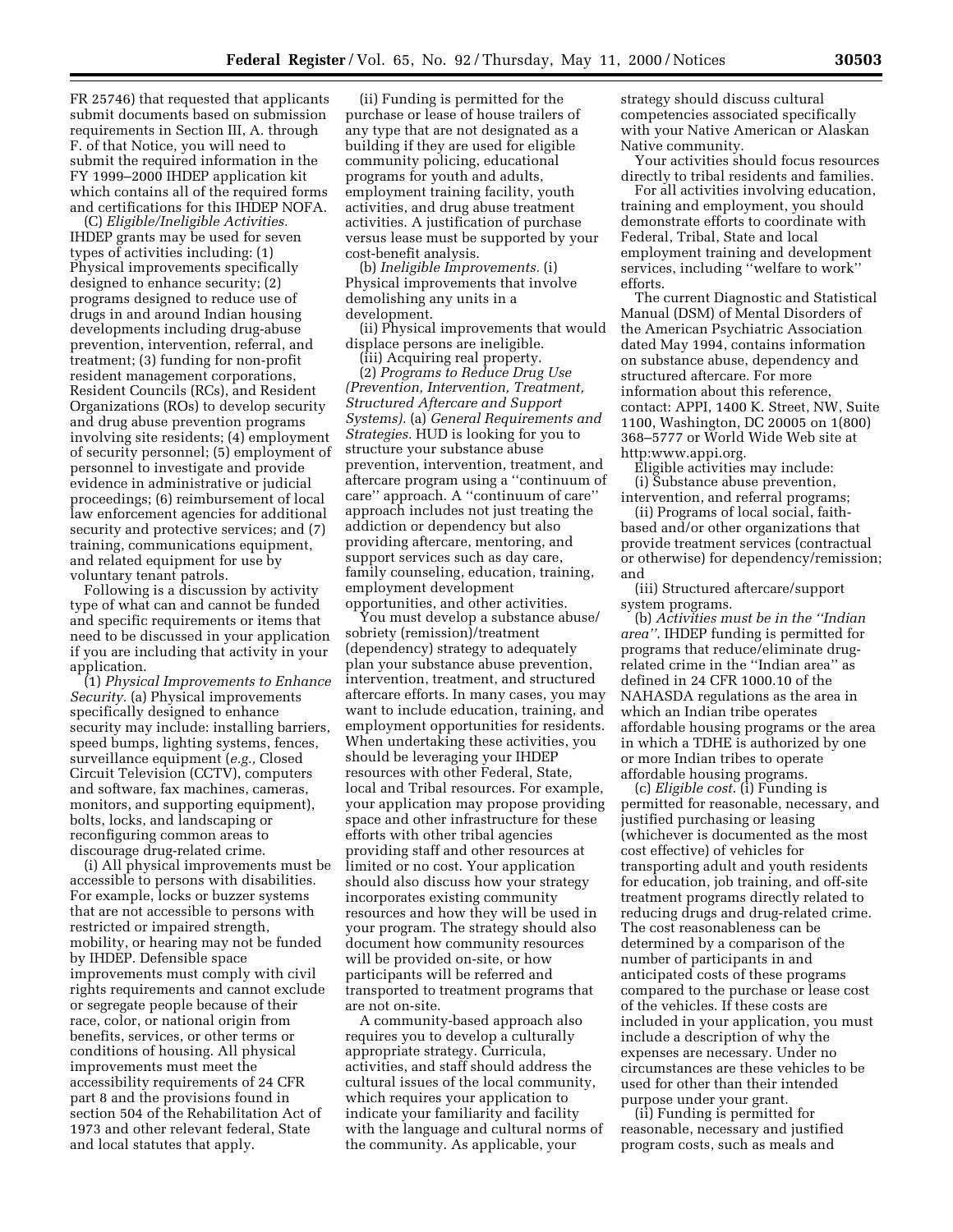beverages incurred only for training, education and employment activities, including provisions for daycare and youth services directly related to reducing drugs and drug-related crime. Refer to Office of Management and Budget (OMB) Circular A–87, Cost Principles for State, Local and Indian Tribal Governments.

(d) *Prevention*. Prevention programs must demonstrate that they will provide directly, or otherwise make available, services designed to distribute substance/drug education information, to foster effective parenting skills, and to provide referrals for treatment and other available support services including daycare in the housing development or the community for tribal residents and families.

Prevention programs should provide a comprehensive prevention approach for residents that address the individual resident and his or her relationship to family, peers, and the community. Your prevention programs activities should identify and change the causal factors present in tribal communities that lead to drug-related crime thereby lowering the risk of drug usage. Many components of a comprehensive approach, including refusal and restraint skills training programs or drug, substance abuse/dependency and family counseling, and daycare may already be available in the tribal community developments and should be included to the maximum extent possible in your proposed program of activities.

The following eligible activities under a prevention program are discussed in more detail below: educational opportunities; family and other support services including daycare; youth services; and economic and educational opportunities for resident adult and youth activities.

(i) *Educational Opportunities.* The causes and effects of illegal drug/ substance abuse must be discussed in a culturally appropriate and structured setting. You may contract (in accordance with 24 CFR 85.36) to provide such knowledge and skills through training programs. The professionals contracted to provide these services are required to base their services on your needs assessment and program plan. These educational opportunities may be a part of resident meetings, youth activities, or other gatherings of tribal housing residents.

(ii) *Family and Other Support* Services. "Supportive services" are services that allow families to have access to prevention, educational and employment opportunities. Supportive services may include: child care;

employment training; computer skills training; remedial education; substance abuse counseling; help in getting a high school equivalency certificate; and other services to reduce drug-related crime.

(iii) *Youth Services.* Proposed youth prevention programs must demonstrate that they have included groups composed of young people ages 8 through 18. Your youth prevention activities should be coordinated by adults but have tribal youth actively involved in organizing youth leadership, sports, recreational, cultural and other activities. Eligible youth services may include: youth sports; youth leadership skills training; cultural and recreational activities/camps; youth entrepreneurship; negotiation, mediation/peacemaking; and crosscultural communication. These youth services provide an alternative to drugs and drug-related criminal activity for Native American youth. Youth leadership skills training may include training in leadership, peer pressure reversal, resistance or refusal skills, life skills, goal planning, parenting skills, youth entrepreneurship; negotiation, mediation/peacemaking; and crosscultural communication and other relevant topics. Youth leadership training should be designed to place youth in leadership roles including: mentors to younger program participants, assistant coaches, managers, and team captains. Cultural and recreational activities may include ethnic heritage classes, art, dance, drama and music appreciation.

The following are eligible youth services expenses:

(*1*) Salaries and expenses for staff for youth sports programs and cultural activities and leadership training;

(*2*) Sports and recreation equipment to be used by participants;

(*3*) Funding for non-profit subgrantees that provide scheduled organized sports competitions, cultural, educational, recreational or other activities, including but not limited to: United National Indian Tribal Youth, Inc. (UNITY); Wings of America, Native American Sports Council, Boys and Girls Clubs, YMCAs, YWCAs, the Inner City Games, Association of Midnight Basketball Leagues.

(*4*) Liability insurance costs for youth sports activities.

(iv) *Economic and Educational Opportunities for Resident Adult and Youth.* Your proposed economic and educational activities must provide residents opportunities for interaction with, or referral to, established higher education, vocational institutions -and/ or private sector businesses in the immediate surrounding communities

with the goal of developing or building on the residents' skills to pursue educational, vocational and economic goals and become self-sufficient.

You should discuss your economic and educational opportunities for residents and youth activities in the context of ''welfare to work'' and related Federal, Tribal, State and local government efforts for employment training, education and employment opportunities related to the goals of ''welfare to work.'' Establishing or referring adults and youths to computer learning centers, employment service centers (coordinated with Federal, Tribal, State and local employment offices), and micro-business centers are eligible activities. Funding is permitted for the purchase or lease of house trailers if they are used for the activities listed above and as specified in Section C.(1)(ii) of this NOFA.

Limited educational scholarships are permitted under this section. No one individual award may exceed \$500, and there is a total maximum scholarship program cap of \$10,000. Educational scholarship IHDEP funds must be obligated and expended during the term of your IHDEP grant which is (24) twenty-four months. You must demonstrate in your plan and timetable the scholarship strategy; the financial and management controls that will be used; and projected outcomes.

(e) *Intervention.* The aim of intervention is to identify or detect residents with substance abuse issues, assist them in modifying their behavior, and in getting early treatment, and structured aftercare.

(f) *Substance Abuse/Dependency Treatment.* (1) Treatment funded under this program should be ''in and around'' the premises of the housing authority/ development(s) you proposed for funding. In undertaking substance abuse/dependency treatment programs, you must establish a confidentiality policy regarding medical and disability related information.

(i) Funds awarded for substance abuse/dependency treatment must be targeted towards developing and implementing, or expanding and improving sobriety maintenance, substance-free maintenance support groups, substance abuse counseling, referral treatment services, and short or long range structured aftercare for residents.

(ii) Your proposed drug program must address the following goals for residents:

(*1*) Increasing accessibility of treatment services;

(*2*) Decreasing drug-related crime ''in and around'' your tribal development(s)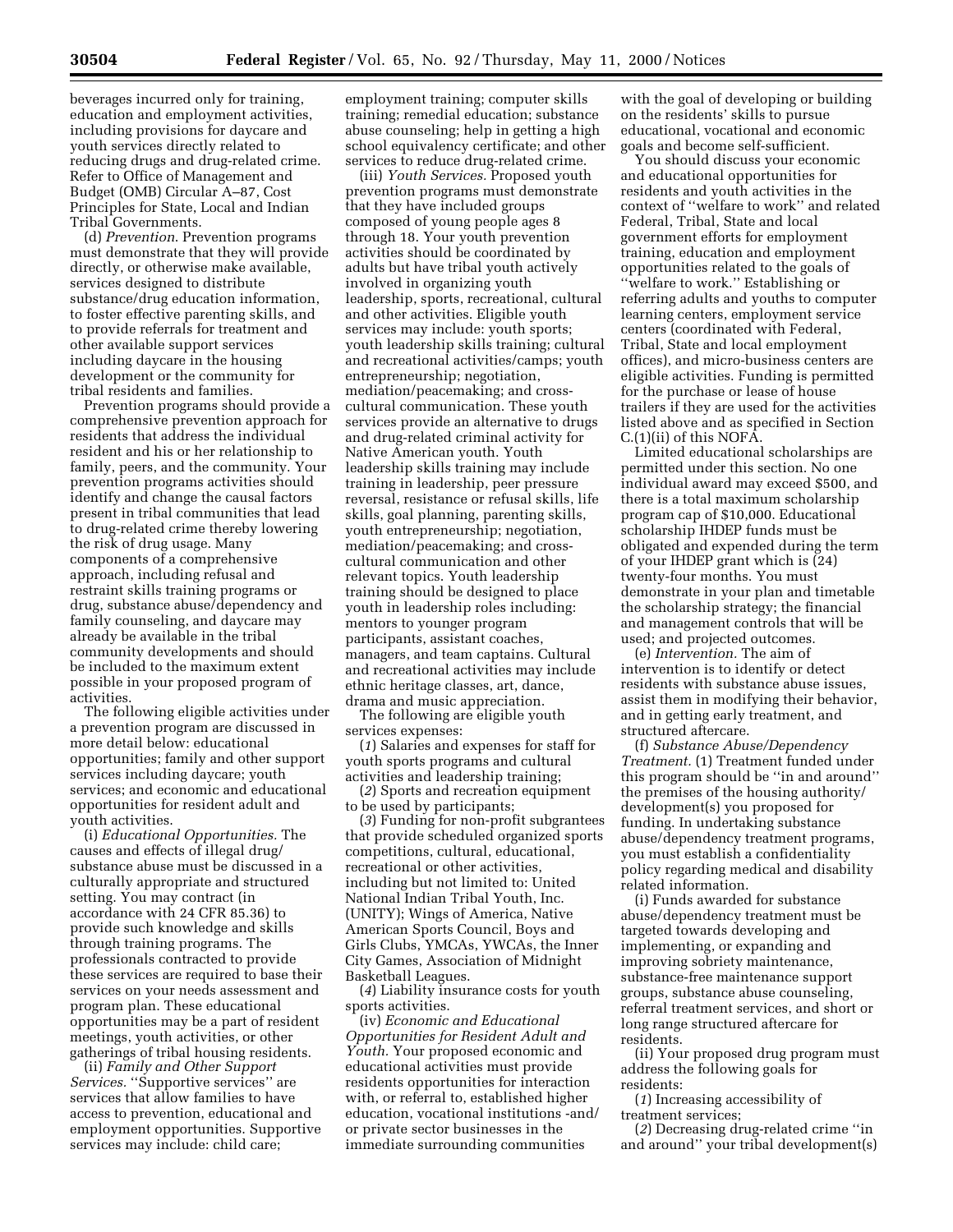by reducing and/or eliminating drug use; and

(*3*) Providing services designed for youth and/or adult drug abusers and recovering addicts (*e.g.*, prenatal and postpartum care, specialized family and parental counseling, parenting classes, domestic or youth violence counseling).

(iii) You must discuss in your overall strategy the following factors:

(*1*) Formal referral arrangements to other treatment programs in cases where the resident is able to obtain treatment costs from sources other than this program.

(*2*) Family/youth counseling.

(*3*) Linkages to educational and vocational training and employment counseling.

(*4*) Coordination of services from and to appropriate local substance abuse/ treatment agencies, HIV-related service agencies, mental health and public health programs.

(iv) As applicable, you must demonstrate a working partnership with the Single State Agency or local, Tribal or State license provider or authority with substance abuse program(s) coordination responsibilities to coordinate, develop and implement your substance dependency treatment proposal.

(v) You must demonstrate that counselors (contractual or otherwise) meet Federal, State, Tribal, and local government licensing, bonding, training, certification and continuing training recertification requirements.

(vi) You must get certification from the Single State Agency or tribal agency with substance abuse and dependency programs coordination responsibilities so that your proposed program is consistent with the tribal plan; and that the service(s) meets all Federal, State, Tribal and local government medical licensing, training, bonding, and certification requirements.

(vii) Funding is permitted for drug treatment of tribal residents at local inpatient medical treatment programs and facilities. IHDEP funding for structured in-patient drug treatment using IHDEP funds is limited to 60 days, and structured drug out-patient treatment, which includes individual/family aftercare, is limited to 6 months. If you are undertaking drug treatment programs, your proposal must demonstrate how individuals that complete drug treatment will be provided employment training, education and employment opportunities.

(viii) Funding is permitted for detoxification procedures designed to reduce or eliminate the short-term

presence of toxic substances in the body tissues of a patient.

(ix) Funding is not permitted for maintenance drug programs. Maintenance drugs are medications that are prescribed regularly for a short/long period of supportive therapy (*e.g.* methadone maintenance), rather than for immediate control of a disorder.

(3) *Resident Management Corporations (RMCs), Resident Councils (RCs), and Resident Organizations (ROs) Programs.* RMCs, and incorporated RCs and ROs, may be a subcontractor to their Tribe/TDHE, to develop security and substance abuse prevention programs for residents. Such programs may include voluntary tenant patrol activities, substance abuse education, intervention, and referral programs, youth programs, and outreach efforts. The elimination of drug-related crime within the tribal community must have the active involvement and commitment of tribal residents and their organizations.

To enhance the ability of Tribes/ TDHEs, to combat drug-related crime within their developments, RCs, RMCs, and ROs may undertake program management functions. Sub-contracts with the RMC/RC/RO must include the amount of funding, applicable terms, conditions, financial controls, payment mechanism schedule, performance and financial report requirements, special conditions, including sanctions for violating the agreement, and monitoring requirements.

Costs must not be incurred until a written contract is executed.

(4) *Employment of Tribal Security Personnel.* You may employ tribal security personnel. You are encouraged to involve police officials residing in tribal housing to partake in IHDEP security-related programs. The following specific requirements apply to all employment of security personnel activities funded under IHDEP:

(a) *Compliance.* Security guard personnel tribal police departments must meet and demonstrate compliance with, all relevant Federal, State, Tribal or local government insurance, licensing, certification, training, bonding, or other law enforcement requirements.

(b) *Law Enforcement Service Agreement.* You must enter into a law enforcement service agreement with the local law enforcement agency and if applicable, the contract provider of security. Your service agreement must include:

(i) The activities security guard personnel or the tribal police department will perform; the scope of authority; written policies, procedures, and practices that will govern security personnel or tribal police department performance (*i.e.*, a policy manual and how security guard personnel or the tribal police department shall coordinate activities with your local law enforcement agency);

(ii) The types of activities that your approved security guard personnel or the tribal police department are expressly prohibited from undertaking.

(c) *Policy Manual.* Security guard personnel services and tribal police departments must be guided by a policy manual that directs the activities of its personnel and contains the policies, procedures, and general orders that regulate conduct and describes in detail how jobs are to be performed. The policy manual must exist before HUD will execute your grant agreement. To comply with State police department standards and/or Commission on Accreditation Law Enforcement Agencies (CALEA), you must also ensure all security guard personnel and tribal police officers are trained in the following areas. These areas must also be covered in your policy manual:

(i) Use of force;

(ii) Resident contacts;

(iii) Enforcement of HA rules;

(iv) Training in sex discrimination and sexual harassment;

(v) Training in civil rights;

(vi) Training in racial tolerance and diversity;

(vii) Response criteria to calls;

(viii) Pursuits;

(ix) Arrest procedures;

(x) Reporting of crimes and workload;

(xi) Feedback procedures to victims;

(xii) Citizens' complaint procedures;

(xiii) Internal affairs investigations;

(xiv) Towing of vehicles;

(xv) Authorized weapons and other equipment;

(xvi) Radio procedures internally and with local police;

(xvii) Training requirements;

(xviii) Patrol procedures;

(xix) Scheduling of meetings with residents;

(xx) Reports to be completed;

(xxi) Record keeping and position descriptions on all personnel;

(xxii) Post assignments;

(xxiii) Monitoring;

(xxiv) Self-evaluation program

requirements;and

(xxv) First aid training.

(d) *Data Management.* A daily activity and incident complaint form approved by the Tribe/TDHE must be used by security personnel and officers for the collection and analysis of criminal incidents and responses to service calls. Security guard personnel and tribal police departments must establish and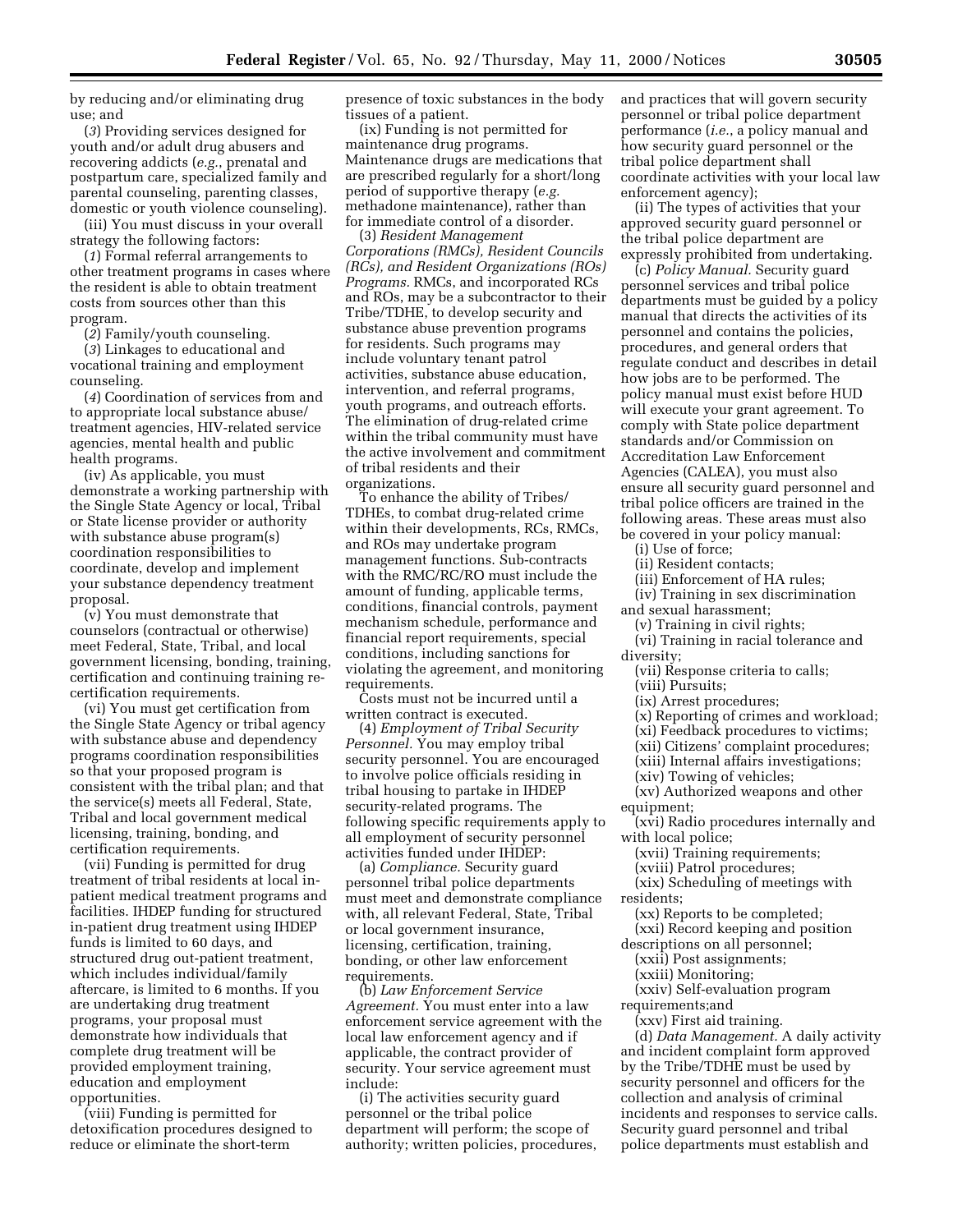(computers, software, and associated equipment) are eligible costs that the Tribe/TDHE may include in support of collection and analysis activities. (5) *Security Personnel Services.*

Contracting for, or direct tribal police department employment of, security personnel services in and around housing development(s) is permitted under this program. However, contracts for security personnel services must be awarded on a competitive basis.

(a) *Eligible Services—Over and Above.* Security guard personnel funded by this program must perform services that are over and above those usually performed by local municipal law enforcement agencies on a routine basis. Eligible services may include patrolling inside buildings, providing personnel services at building entrances to check for proper identification, or patrolling and checking car parking lots for appropriate parking decals.

(b) *Employment of Residents.* HUD encourages you to employ qualified resident(s) as security guard personnel, and/or to contract with security guard personnel firms that demonstrate a program to employ qualified residents as security guard personnel.

(c) If you are an applicant seeking funding for this activity, you must describe the current level of local law enforcement agency baseline services being provided to the tribal development(s) proposed for assistance. Local law enforcement baseline services are defined as ordinary and routine services provided to the residents as part of the overall city and/or countywide deployment of police resources to respond to crime and other public safety incidents including: 911 communications, processing calls for service, routine patrol officer responses to calls for service, and investigative follow-up of criminal activity.

(d) If you are requesting funding for tribal police department officers, you must have car-to-car (or other vehicles) and portable-to-portable radio communications links between tribal police officers and local law enforcement officers to assure a coordinated and safe response to crimes or calls for services. The use of scanners (radio monitors) is not sufficient to meet the requirements of this section. If you do not have such links you must submit a plan and timetable for the implementation of such communications links.

(e) Community policing under IHDEP is defined as a method of providing law enforcement services partnership among residents, police, schools, churches, government services, the private sector, and other local, State, Tribal, and Federal law enforcement agencies to prevent crime and improve the quality of life by addressing the conditions and problems that lead to crime and fear of crime. Community policing uses proactive measures including foot patrols, bicycle patrols, and motor scooter patrols. It also includes activities where police officers operate out of police mini-stations, and other community-based facilities in tribal communities providing human resource activities with youth, and citizen contacts. This concept empowers police officers at the beat and zone level and residents in neighborhoods to:

(i) Reduce crime and fear of crime;

(ii) Ensure the maintenance of order; (iii) Provide referrals of residents,

victims, and homeless persons to social services and government agencies;

(iv) Ensure feedback of police actions to victims of crime; and

(v) Promote a law enforcement value system based on the needs and rights of residents.

(6) *Reimbursement of Local Law Enforcement Agencies for Additional (Supplemental—Over and Above Local Law Enforcement Baseline Services) Security and Protective Services.* Additional security and protective services are permitted if services are over and above the local police department's current level of baseline services. Tribes and TDHEs are required to identify the level of local law enforcement services received and the increased level of services to be received in their local Cooperation Agreement.

(7) *Employment of Investigators.* Employment of, and equipment for, one or more individuals to investigate drugrelated crime ''in and around'' the real property comprising your development(s) and providing evidence relating to such crime in any administrative or judicial proceedings is permitted. Under this section, reimbursable costs associated with the investigation of drug-related crimes (*e.g.*, travel directly related to the investigator's activities, or costs associated with the investigator's testimony at judicial or administrative proceedings) may only be those directly incurred by the investigator.

(a) If you are a tribe/TDHE that employs investigators funded by this program, you must demonstrate compliance with all relevant Federal, Tribal, State or local government insurance, licensing, certification,

training, bonding, or other similar law enforcement requirements.

(b) Both you and the provider of the investigative services are required to execute a written agreement that describes the following:

(i) The activities that your investigators will perform, their scope of authority, reports to be completed, established investigative policies, procedures, and practices that will govern their performance (*i.e.,* a Policy Manual) and how your investigators will coordinate their activities with local, State, Tribal, and Federal law enforcement agencies; and prohibited activities.

(ii) The activities the Tribal investigators are expressly prohibited from undertaking.

(c) Your investigator(s) may use IHDEP funds to purchase or lease any law enforcement clothing or equipment, such as vehicles, uniforms, ammunition, firearms/weapons, or vehicles; including cars, vans, buses, protective vests, and any other supportive equipment.

(d) Your investigator(s) shall report on drug-related crime in your developments. You must establish, implement and maintain a system of records management that ensures confidentiality of criminal records and information. Tribal-approved activity forms must be used for collection, analysis and reporting of activities by your investigators. You are encouraged to develop and use Management Information Systems (MIS) (computers, software, hardware, and associated equipment) and hire management personnel for crime and workload reporting in support of your crime prevention and security activities.

(8) *Voluntary Tenant Patrols.* Members of tenant patrols must be volunteers and must be residents of the tribal development(s). Volunteers must have extensive background investigations to ensure there are no outstanding warrants or arrest records for past crimes, especially crimes against children. Voluntary tenant patrols are expected to patrol in your development(s) proposed for assistance, and to report illegal activities to appropriate local, State, Tribal, and Federal law enforcement agencies, as appropriate.

(a) Training equipment, including uniforms for use by voluntary tenant patrols acting in cooperation with officials of local law enforcement agencies is permitted. All costs must be reasonable, necessary and justified. Bicycles, motor scooters, all season uniforms and associated equipment to be used, exclusively, by the members of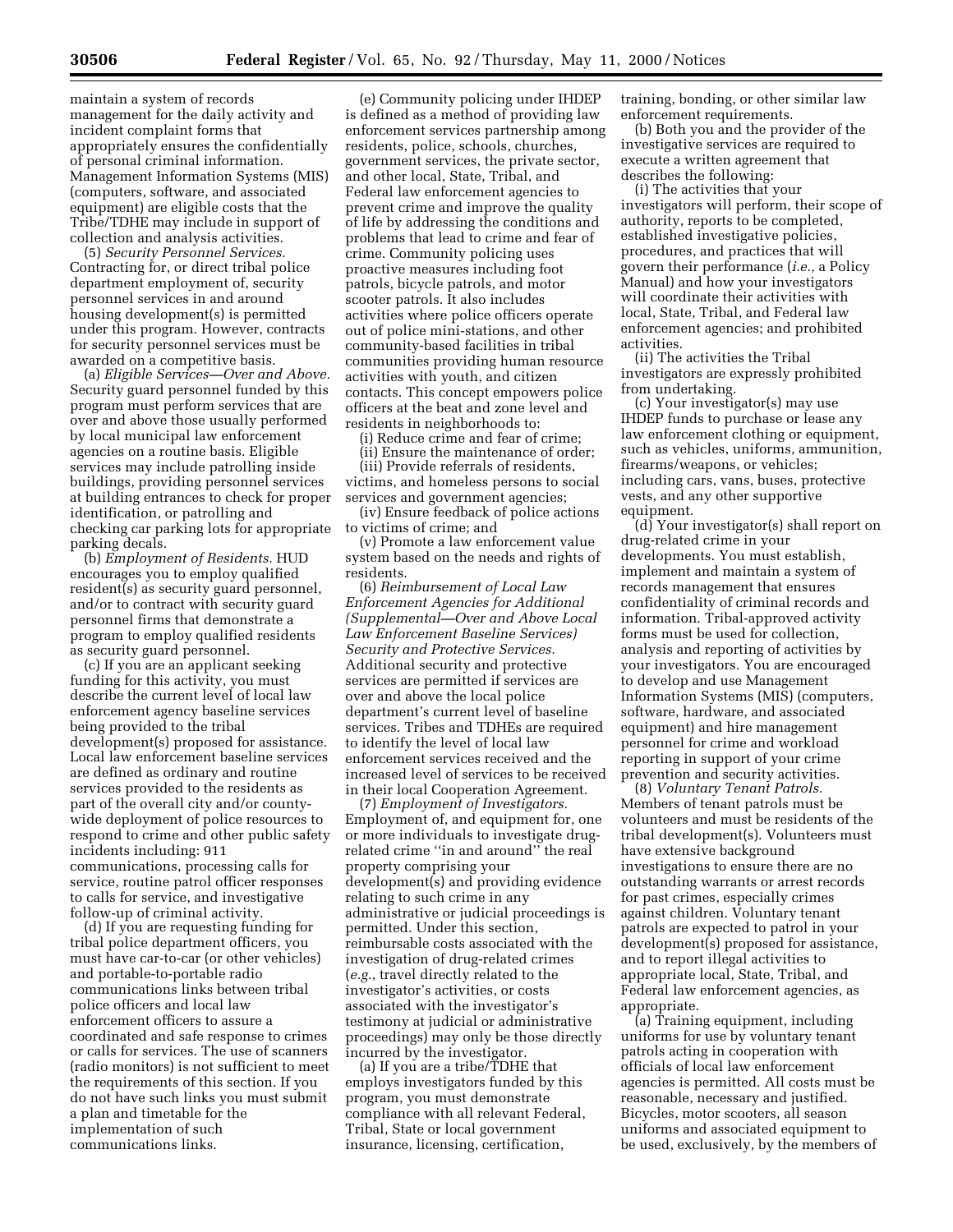your voluntary tenant patrol are eligible items. Voluntary tenant patrol uniforms and equipment must be identified with your specific tribal development(s) identification and markings.

(b) Tribes/TDHEs are required to obtain liability insurance to protect themselves and the members of the voluntary tenant patrol against potential liability for the activities of the patrol under this program. The cost of this insurance is eligible.

(c) If you are funding voluntary tenant patrol activities, you, your local law enforcement agency, and the tenant patrol, before expending grant funds, are required to execute a written agreement that includes:

(i) The nature of the activities to be performed by your voluntary tenant patrol, the patrol's scope of authority, assignment, policies, procedures, and practices that will govern the voluntary tenant patrol's performance and how the patrol will coordinate its activities with the law enforcement agency;

(ii) The activities the voluntary tenant patrol is expressly prohibited from undertaking and that the carrying or use of firearms, weapons, nightsticks, clubs, handcuffs, or mace is prohibited;

(iii) Required initial and on-going voluntary tenant patrol training members will receive from the local law enforcement agency; (please note that training by HUD-approved trainers and/ or the local law enforcement agency is required before putting a voluntary tenant patrol into effect); and

(iv) Voluntary tenant patrol members will be subject to individual or collective liability for any actions undertaken outside the scope of their authority (described in paragraph (ii) above) and that such acts are not covered under your housing authority liability insurance.

(d) IHDEP grant funds must not be used for any type of financial compensation, such as full-time wages or salaries for voluntary tenant and/or patrol participants. Funding for tribe/ TDHE personnel or resident(s) to be hired to coordinate this activity is permitted. Excessive staffing is not permitted.

(9) *Evaluation of IHDEP Activities.* Funding is permitted to contractually hire organizations and/or consultant(s) to conduct an independent assessment and evaluation of the effectiveness of your IHDEP program.

(D) *Ineligible Activities.* IHDEP funding *is not permitted* for any of the activities listed below.

(1) Costs incurred before the effective date of your grant agreement (Form HUD–1044), including, but not limited to, consultant fees related to the

development of your application or the actual writing of your application.

(2) The purchase of controlled substances for any purpose. Controlled substance shall have the meaning provided in section 102 of the Controlled Substance Act (21 U.S.C. 802).

(3) Compensation of informants, including confidential informants. These should be part of the baseline services provided and budgeted by local law enforcement agencies.

(4) Direct purchase or lease of clothing or equipment, vehicles (including cars, vans, and buses), uniforms, ammunition, firearms/ weapons, protective vests, and any other supportive equipment for use in law enforcement or military enforcement except for eligible tribal police department and investigator activities listed in this NOFA.

(5) Construction of facility space in a building or unit, and the costs of retrofitting/modifying existing buildings owned by the tribe/TDHE for purposes other than: community policing ministation operations, adult/youth education, employment training facilities, and drug abuse treatment activities.

(6) Organized fund raising, advertising, financial campaigns, endowment drives, solicitation of gifts and bequests, rallies, marches, community celebrations, stipends and similar expenses.

(7) Court costs and attorneys fees related to screening or evicting residents for drug-related crime are not allowable.

(8) IHDEP grant funds cannot be transferred to any Federal agency.

(9) Costs to establish councils, resident associations, resident organizations, and resident corporations are not allowable.

(10) Indirect costs are not allowable.

(11) Supplant existing positions/ activities. For purposes of the IHDEP, supplanting is defined as ''taking the place of or to supersede''.

(12) Alcohol-exclusive activities and programs are not eligible for funding under this NOFA, although activities and programs may address situations of multiple abuse involving controlled substances and alcohol.

#### **IV. Program Requirements**

The following requirements apply to IHDEP funding:

(A) *Grant Award Amounts.* HUD is distributing grant funds for IHDEP under this NOFA on a national competition basis. The maximum grant award amounts are computed for IHDEP on a sliding scale, using an overall maximum cap, depending upon the

number of Tribe/TDHE units eligible for funding. This figure (number of eligible units for funding) will determine the grant amount that the Tribe/TDHE is eligible to receive if they meet the IHDEP criteria and score a minimum of 70 out of 105 points.

(1) *Amount per unit.* (a) For tribes/ TDHEs with 1–1,250 units: The maximum grant award cap is \$600 multiplied by the number of eligible units.

(b) For tribes/TDHEs with 1,251 or more units: The maximum grant award cap is \$520 multiplied by the number of eligible units; up to, but not to exceed, a maximum grant award of \$3 million dollars.

(2) *Units counted.* (a) The unit count includes rental, Turnkey III and Mutual Help Homeownership units which have not been conveyed to a homebuyer, and Section 23 lease housing bond-financed projects. Such units must be counted as Formula Current Assisted Stock under the Indian Housing Block Grant Program.

(b) Eligible units are those units which are under management and fully developed.

(c) Use the number of units counted as Formula Current Assisted Stock for Fiscal Year 2000 as defined in 24 CFR 1000.316. Please verify your Formula Current Assisted Stock figures with your local AONAP for accuracy.

(d) Units that are developed or assisted under NAHASDA are not included in the unit count outlined above, however, they are eligible to receive assistance under the IHDEP.

(B) *Complying with Civil Rights Requirements.* To protect and insure the civil rights of occupants of HUDsponsored housing and residents around that housing, your proposed strategies should ensure that you do not undertake crime-fighting and drug prevention activities that violate civil rights and fair housing statutes. You may not use race, color, sex, religion, national origin, disability or familial status to profile persons as suspects or otherwise target them in conducting these activities. You are encouraged to involve as many segments of your intended population as possible in developing and implementing your strategies.

(C) *Confidentiality of Records Requirements.* You must establish a confidentiality policy regarding medical and disability-related information for programs involving prevention, intervention, or substance abuse/ dependency treatment and aftercare.

(D) *Commingling of Funds.* Tribes or TDHEs must not commingle funds of multiple HUD programs including: Economic Development and Supportive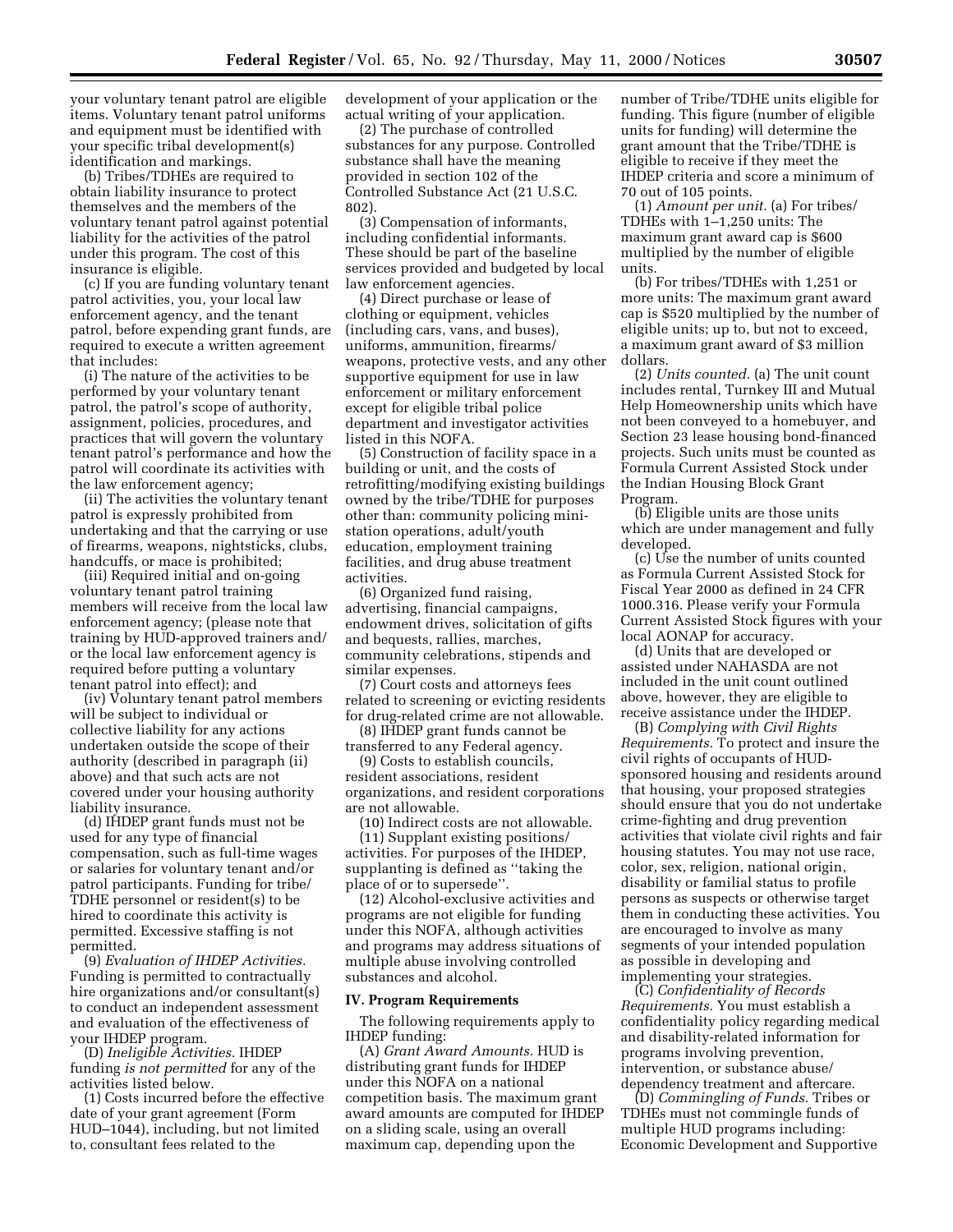Services (EDSS); Tenant Opportunity Program (TOP); Indian Housing Block Grant (IHBG); and Family Investment Center (FIC). In Fiscal Year 2000, funding for EDSS and TOP activities was replaced by the new Resident Opportunities and Self-Sufficiency (ROSS) Program. The first ROSS notice of funding availability was published as part of HUD's SuperNOFA, published on February 24, 2000. (See 65 FR 9322 at 9697.)

(E) *Term of Grant.* Your grant funds must be expended within 24 months after HUD executes a Grant Agreement. There will be no extensions of this grant term and at the end of the grant term all unspent funds will be returned to HUD.

(F) *Reports and Close-out.* (1) In accordance with 24 CFR 761.35, if funded, you are required to submit semiannually a IHDEP Semi-Annual Performance Report and the Semi-Annual Financial Status Report (SF– 269A) to the appropriate HUD AONAP. These IHDEP Semi-Annual Performance Reports shall cover the periods ending June 30 and December 31, and must be submitted to HUD by July 30 and January 31 of each year.

(2) At grant completion, you must comply with the close-out requirements described in Public Housing Notice PIH 98–60(HA), entitled ''Grant Close-out Procedures,'' and by the end of the grant term, return unexpended grant funds to the Department, according to applicable requirements.

#### **V. Application Selection Process**

(A) *Rating and Ranking.* (1) *General.* HUD will rate and rank applications based on the 5 rating factors listed in Section V. (B) of this NOFA, below. HUD will select and fund the highest ranking applications based on total score, and continue the process until all funds allocated to it have been awarded or to the point where there are insufficient acceptable applications to award funds. The maximum number of points for this program is 105.

(2) *Tiebreakers.* In the event of a tie, HUD will select the highest ranking application that can be fully funded. In the event that two eligible applications receive the same score, and both cannot be funded because of insufficient funds, the applicant with the highest score in rating factor two will be funded. If rating factor two is scored identically, the scores in rating factors one and four will be compared in that order, until one of the applications receives a higher score. If both applications still score the same then the application which requests the least funding will be selected in order to promote the more efficient use of resources.

(B) *Factors For Award to Evaluate and Rank Applications.* Your application must address the five (5) factors, and subfactors listed below. The maximum number of points for this program is 105. Your application must receive a score of at least 70 points to be eligible for funding.

#### *Rating Factor 1: Capacity of the Applicant and Relevant Organizational Experience (20 Points)*

This factor addresses the extent to which you have the capacity, the proper organizational experience and resources to implement the proposed activities in a timely and effective manner. The rating of the ''applicant'' or the ''applicant's organization and staff'' for technical merit, unless otherwise specified, includes any subcontractors, consultants, subrecipients, and members of consortia which are firmly committed to your project. In rating this factor, HUD will consider the following:

(1) (10 points) The knowledge and experience of your staff and your administrative capability to manage grants of this size and type. This includes your administrative support and procurement entities, defined organizational lines of authority, and demonstrated fiscal management capacity.

(2) (10 points) Past performance in administering Drug Elimination grants and/or other Federal, state or local grants of similar size and complexity during the last three (3) years.

You must identify your participation in HUD grant programs within the last three years and discuss the degree of your success in implementing planned activities, achieving program goals and objectives, timely drawdown of funds, timely submission of required reports with satisfactory outcomes within budget and schedule, audit compliance, whether there are, and the extent of any, unresolved findings and/or outstanding recommendations from prior HUD reviews or audits undertaken by HUD, HUD-Office of Inspector General, the General Accounting Office (GAO) or independent public accountants (IPAs). For tribes/TDHEs that had previously applied as IHAs, HUD will consider the results of: agency monitoring of records, Line of Credit Control System Reports (LOCCS) on the status of prior grants, audits and other relevant information available to HUD on your capacity to undertake this grant.

#### *Rating Factor 2: Need/Extent of the Problem (30 Points)*

This factor examines the extent to which there is a need for funding the proposed program activities to address a documented problem in your proposed target area (*i.e.*, the degree of the severity of the drug-related crime problem in the project proposed for funding). In responding to this factor, you will be evaluated on: (1) The extent to which a critical level of need for your proposed activities is explained; and (2) the urgency of meeting the need in the target area. You must include in your response a description of the extent and nature of drug-related crime ''in or around'' the housing units or developments proposed for funding.

Applicants will be evaluated on the following:

(1) (15 points) ''Objective Crime Data'' relevant to your target area. To the extent that you can provide objective drug-related crime data specific to the community or targeted development proposed for funding, you will be awarded up to 15 points or up to a total of 5 points if substantial information is provided as to why Objective Crime Data could not be obtained. Objective crime data must include the most current and specific Part I Crime data and relevant Part II Crime data available from the FBI's Uniform Crime Reporting Program (UCR) system or the local law enforcement's crime statistics. Part I Crimes include: homicide; rape; robbery; aggravated assault; burglary; larceny; auto theft; and arson. Part II drug-related crimes include: drug abuse violations; simple assault; vandalism; weapons violations; and other crimes which you are proposing to be targeted as part of your grant. In assessing this subfactor, HUD will consider the extent of specificity that the statistical data is provided and the data's specificity to the targeted sites (*e.g.*, data specific to those targeted developments proposed for funding by Part I crime type versus tribe/TDHE-wide data by aggregated Part I crimes).

The objective crime data provided in your application will become a ''baseline'' against which the success of your grant activities will be measured if funded. If you did not provide objective crime data, please provide information as to why objective crime data could not be obtained; the efforts being made to obtain it; what efforts will be made during the grant period to begin obtaining the data; and an explanation of how you plan to measure how grant activities will result in reducing drugrelated crime in the targeted developments and what will be used as a baseline.

(2) (15 Points) *Other Data Supporting the extent of Drug and Drug-related Crime.* You must identify supporting data indicating the extent of drugs and drug-related crime problems in the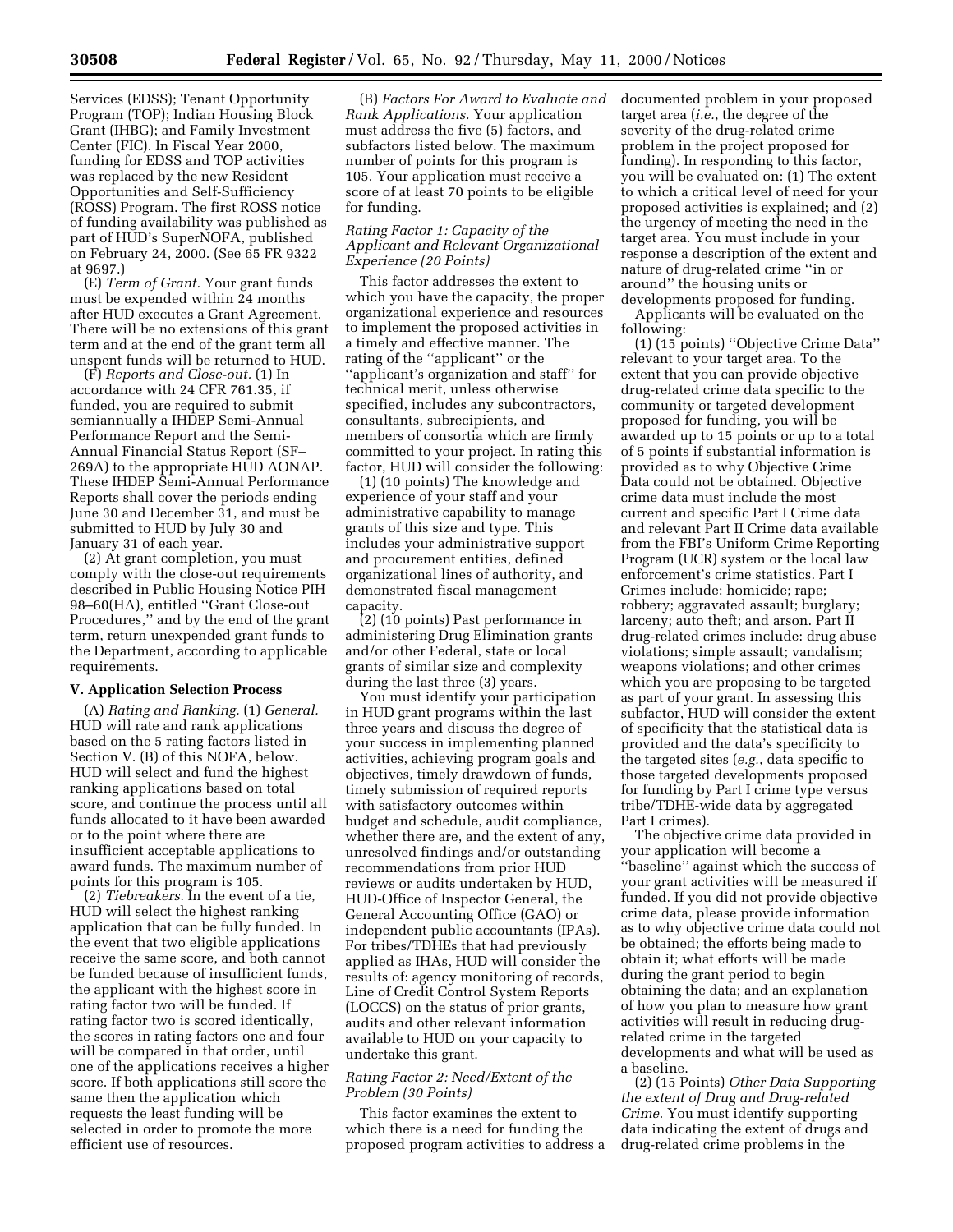developments proposed for assistance under your program. HUD will consider the extent and quality of the data provided. Examples of the data include:

(a) Surveys of residents and staff in your targeted developments about drugs and drug-related crime or on-site reviews to determine drug/crime activity;

(b) Government or scholarly studies or other research in the past year that analyze drug-related crime activity in your targeted developments.

(c) Annual vandalism cost at your targeted developments, to include elevator vandalism (where appropriate) and other vandalism attributable to drug-related crime as a ratio to total annual approved budget for the targeted developments.

(d) Information from schools, health service providers, residents and Federal, State, local, and Tribal officials, and the verifiable opinions and observations of individuals having direct knowledge of drug-related crime and the nature and frequency of these problems in developments proposed for assistance. (These individuals may include Federal, State, Tribal, and local government law enforcement officials, resident or community leaders, school officials, community medical officials, substance abuse, treatment (dependency/ remission) or counseling professionals, or other social service providers).

(e) The school dropout rate and level of absenteeism for youth that you can relate to drug-related crime as a percentage or ratio of the rate outside the area.

(f) The number of lease terminations or evictions for drug-related crime at the targeted developments; and

(g) The number of emergency room admissions for drug use or that result from drug-related crime. Such information may be obtained from police departments and/or fire departments, emergency medical service agencies and hospitals.

(h) The number of police calls for service from tribe/TDHE developments that include resident initiated calls, officer-initiated calls, domestic violence calls, drug distribution complaints, found drug paraphernalia, gang activity, graffiti that reflects drugs or gang-related activity, vandalism, drug arrests, and abandoned vehicles.

#### *Rating Factor 3: Soundness of Approach—(Quality of the Plan) (35 Points)*

This factor examines the quality and effectiveness of your proposed work plan. In rating this factor, HUD will consider the impact of your activities on the drug and drug-related crime

problems identified in Factor 2 and the extent to which you identify attainable goals, objectives, and performance measures to ensure that; tangible benefits can be attained by the community and by your target population.

Your application must include a detailed narrative describing: each proposed activity for your developments proposed for assistance; the amount and extent of resources committed to each activity or service proposed; measurable goals and objectives for all major program activities that focus on outcome and results; and the process used to collect the data needed to report progress made against these goals.

In evaluating this factor, HUD will consider the following:

(1) The strength of your plan to address the drug-related crime problem, and the problems associated with drugrelated crime in your developments proposed for funding, the resources allocated, and how well the proposed activities fit with the plan, including:

(a) The extent to which you have stated:

(i) Performance goals that will measure program outcomes;

(ii) The actual baseline data which will establish a starting point against which program outcomes will be measured and stated expected results for all major grant activities proposed in your application; What performance measurement system exists for providing information to HUD semiannually on progress made in achieving the established outcome goals.

(b) The extent to which you have designed your major activities to meet stated, measurable goals and objectives for drug and drug-related crime reduction. Outcomes include accomplishments, results, impact, and the ultimate effects of your program on the drug or crime problem in your target/project area. The goals must be objective, quantifiable, and/or qualitative and they must be stated in such a way that at the end of the 24 month grant, one can determine if the activities were effective.

(c) The extent to which you define specific crime reduction goals that are measurable. For example, ''eliminating or reducing crime and drug-related crime'' is not a specific nor measurable goal, whereas a goal of, ''reducing Part 1 reported homicides or Part II drug abuse, *etc.* by 5% in development X by the end of the 24 month grant period based on measurements against the baseline year crime selection rate in the targeted development X as stated in the application,'' is specific and measurable.

(d) The rationale for your proposed activities and methods used including evidence that proposed activities have been effective in similar circumstances in controlling drug-related crime.

(e) Provide evidence of existing youth programs and activities that reduce substance abuse among youth, aftercare services for youth involved in the juvenile justice system, social services for children with emotional and behavioral problems, programs to reduce delinquency and gang participation, improve academic performance and reduce the dropout rate through the use of mentors, drug and alcohol education, conflict resolution and counseling.

*Rating Factor 4: Leveraging Resources— (Support of Residents, the Local Government and the Community in Planning and Implementing the Proposed Activities) (10 Points)*

This factor addresses your ability to secure community and government resources that can be combined with HUD's program resources to achieve program purposes.

(1) In assessing this factor, HUD will consider the following:

(a) Written evidence of firm commitment of funding, staff, or in-kind resources, partnership agreements, and on-going or planned cooperative efforts with law enforcement agencies, local, State, Tribal or national entities who have committed services through a memoranda of understanding (MOU), or memorandum of agreements (MOA) to participate. Such commitments must be signed by an official of the organization legally able to make commitments for the organization.

(b) This evidence of commitment must include organization name, resources, and responsibilities of each participant to increase the effectiveness of the proposed program activities. The signed, written agreement may be contingent upon an applicant receiving a grant award. This also includes interagency activities already undertaken, participation in local, state, Tribal or Federal anti-drug related crime efforts such as: education, training and employment provision components of Welfare Reform efforts which may include descriptions of Tribal TANF plans and participation in Native Employment Works (NEW) program, or any of the following programs administered by the Department of Justice such as Operation Weed and Seed, Community Oriented Policing Services Tribal Resources Grant Program (COPS), Indian Tribal Courts, Drug-Free Communities Support Program, Tribal Youth Program, Safe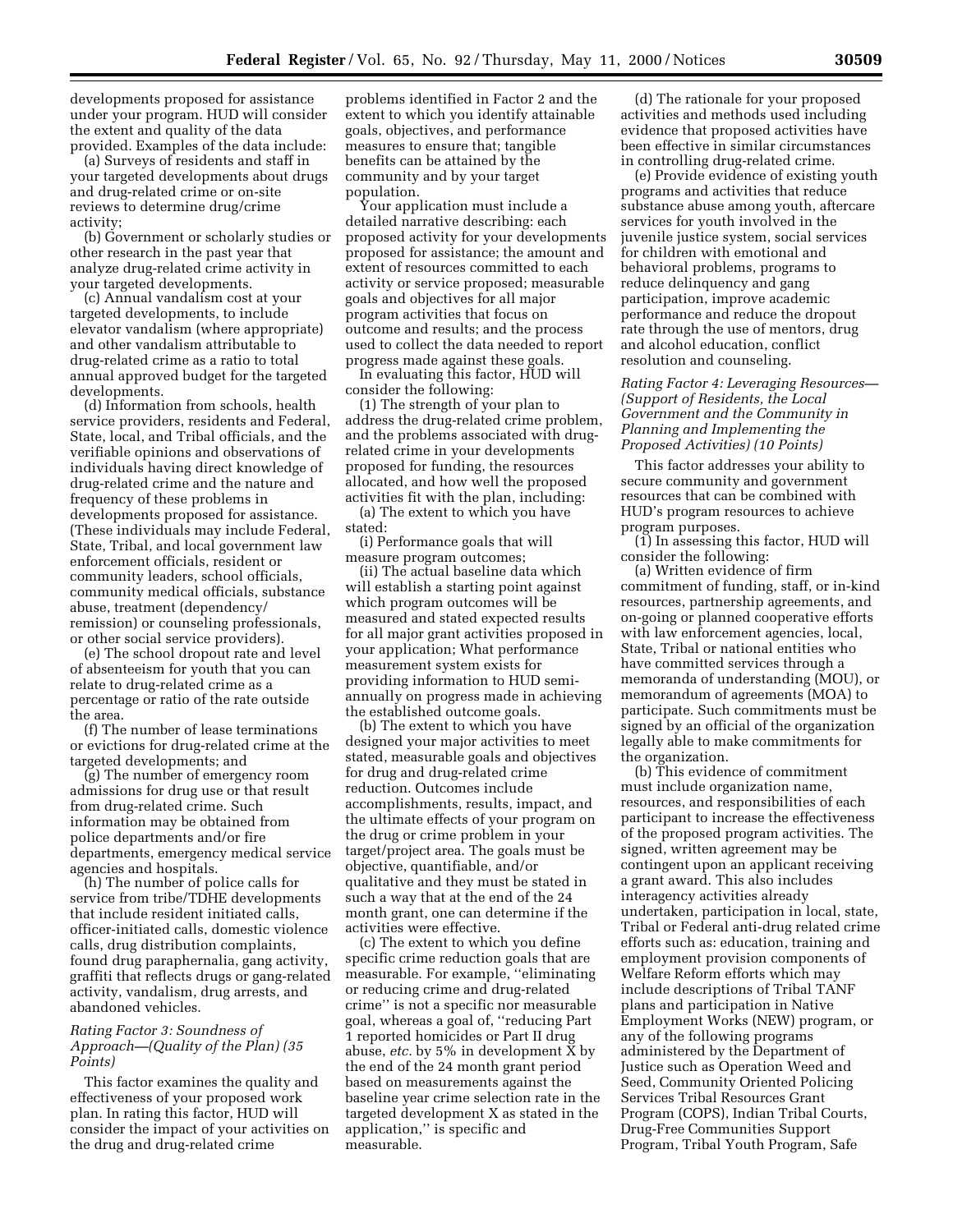Start Initiative, STOP Violence Against Indian Women Discretionary Grants and Mental Health and Juvenile Justice Program. Successful coordination of your law enforcement, or other activities with local, state, Tribal or Federal law enforcement agencies to foster meaningful collaborations and strengthen community anti-drug coalition efforts to reduce substance abuse among youth and adults and actions implemented to eradicate violent crime.

(2) In evaluating this factor, HUD will also consider the extent to which these initiatives are used to leverage resources for your tribe/TDHE community, and are part of the comprehensive plan and performance measures outlines in Rating Factor 3, Soundness of Approach—Quality of the Plan.

(a) Your application must describe what role residents in your targeted developments, applicable community leaders and organizations, and law enforcement agencies have had in planning the activities described in your application, what role they will have in implementing such activities for the duration of your grant and how services may be sustained beyond the grant term.

(b) Your application must include a discussion and written evidence (*i.e.*, comments from residents, minutes from community meetings) of the extent to which community representatives and Tribal, local, state and Federal Government officials, including law enforcement agency officials were actively involved in the design and implementation of your plan and will continue to be involved in implementing such activities during and after the period of your IHDEP funding.

(c) Your application must demonstrate the extent to which the relevant governmental jurisdiction has met its local law enforcement obligations under the Cooperation Agreement with your organization (as required by the Annual Contributions Contract with HUD). You must describe the current level of baseline local law enforcement services being provided to your housing authority/developments proposed for assistance.

#### *Rating Factor 5: Comprehensiveness and Coordination (10 Points)*

This factor addresses the extent to which you have coordinated your activities with other known organizations, and is working towards addressing a need in a holistic and comprehensive manner through linkages with other activities in your community. In evaluating this factor, HUD will consider the extent to which you can demonstrate you have:

(1) Coordinated your proposed activities with those of other groups or organizations prior to submission in order to best complement, support and address the needs of your community as identified in Rating Factor 2: Need/ Extent of the Problem. Any written agreements, MOUs/MOAs in place, or that will be in place after award should be described and/or included.

(2) Taken specific steps to become active in your community's Indian Housing Block Grant process by providing evidence that you have addressed crime prevention and safety issues, and that your proposed activities reflect the priorities, needs, goals or objectives of crime prevention and safety in the Indian Housing Plan (IHP).

(3) Taken specific steps to develop linkages to coordinate comprehensive solutions through meetings, information networks, planning processes or other mechanisms with:

(a) Other HUD-funded projects/ activities outside the scope of those covered by the IHP; and

(b) Other Federal, State, or locally funded activities, including those proposed, or on-going that will sustain a comprehensive system to address the needs of your community.

#### **VI. Application Submission Requirements**

(A) You must submit the required IHDEP FY 1999–2000 Application Kit that contains all of the requisite forms in order to be considered for IHDEP funding. Your application submitted to HUD must also include items required under Section V. Application Selection Process, of this NOFA, including the plan to address the problem of drugrelated crime in the developments proposed for funding.

(B) You must submit no more than one application per Tribe or TDHE on behalf of the Tribe for the IHDEP. In addition, joint applications that include more than one TDHE representing the Tribe are permitted only in those cases where they have a single administration (such as a TDHE managing several tribes under contract or TDHEs sharing a common executive director). In those cases, a separate budget, plan and timetable, and unit count shall be supplied in the application. In addition, you must respond to the factors for award for each tribe/TDHE for which you are acting as administrator and requesting funds, if your responses would be different (*e.g.,* the tribes are in different jurisdictions and, therefore, the Indian Housing Plans, crime data, etc. would all be different). The application kit includes the forms, certifications and assurances required under this NOFA.

(C) Each IHDEP application must include the following items:

(1) An application cover letter.

(2) A summary of the proposed program activities in five (5) sentences or less.

(3) A description of the subgrantees, if applicable. The description must include the names of the subgrantees, as well as the relative roles and contributions of each subgrantee in implementing the IHDEP grant activities.

(4) An overall budget and timetable that includes separate budgets, goals, and timetables for each activity, and addresses milestones towards achieving each described goal. You must also describe the contributions and implementation responsibilities of each partner for each activity, goal, and milestone.

(5) A description of the number of staff, the titles, professional qualifications, and respective roles of the staff assigned full or part-time to grant implementation.

(6) Lines of accountability (including an organization chart) for implementing the grant activity, coordinating the partnership, and assuring that the commitment made by you and your subgrantees, if any, will be met.

(7) A narrative of the plan that will address the problem of drug-related crime in the developments proposed for funding.

(8) Responses to each of the five Rating Factors in this NOFA: (1) Capacity of the Applicant and relevant organizational Experience, (2) Need/ Extent of the Problem, (3) Soundness of Approach, (4) Leveraging Resources and (5) Comprehensiveness and Coordination.

(9) The following forms which are included in the FY 1999—2000 IHDEP Application Kit: Standard Form-424, Application for Federal Assistance, Congressional Notification, Standard Form-424A, Budget Information (nonconstruction programs), with activity budget narrative/and supporting documentation, as applicable, attachment, Executive Summary and Implementation Schedule, Standard Form-424B, Assurances, (nonconstruction programs), Standard Form-2880, Applicant/Recipient Disclosure/ Update Report, Application Cover Letter, Budget Narrative, Form HUD– 50070 Drug-Free Workplace Certification, Form HUD–50071 Lobbying Certification, SF–LLL Disclosure of Lobbying Activities Certification, Standard Form, Certification of Debarment and Suspension, Certification of Consistency with the Indian Housing Plan,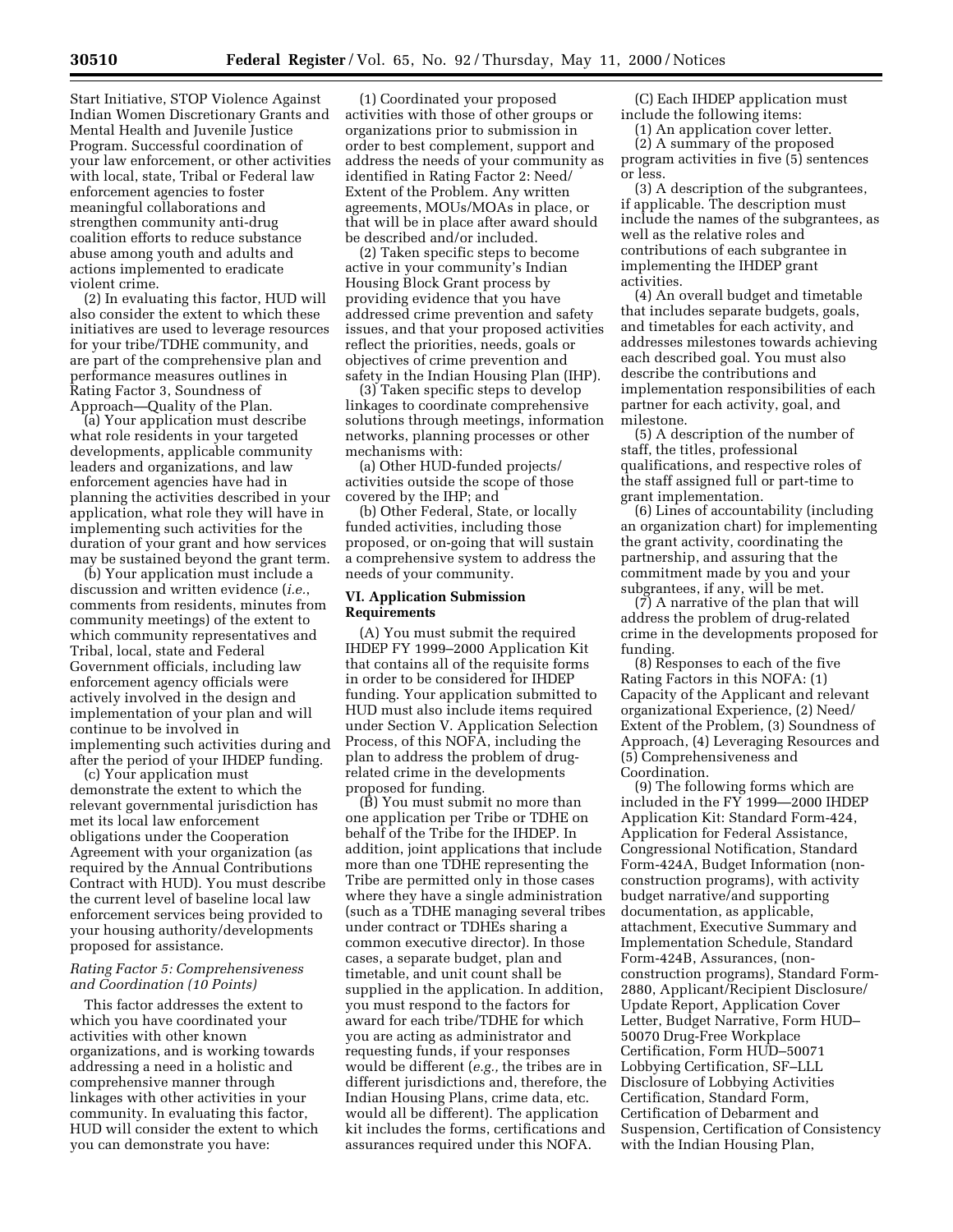Certification of Resident Management Corporations, Resident Councils, Resident Organizations and Residents, and Acknowledgment of Application Receipt.

#### **VII. Corrections to Deficient Applications**

After the application due date, HUD may not, consistent with its regulations in 24 CFR part 4, subpart B, consider any unsolicited information you, the applicant, may want to provide. HUD may contact you, however, to clarify an item in your application or to correct technical deficiencies. You should note, however, that HUD may not seek clarification of items or responses that improve the substantive quality of your response to any selection factors. In order not to unreasonably exclude applications from being rated and ranked, HUD may, however, contact applicants to ensure proper completion of the application and will do so on a uniform basis for all applicants. *Examples* of curable (correctable) technical deficiencies include your failure to submit the proper certifications or your failure to submit an application that contains an original signature by an authorized official. In each case, HUD will notify you in writing by describing the clarification or technical deficiency. HUD will notify applicants by facsimile or by return receipt requested. You must submit clarifications or corrections of technical deficiencies in accordance with the information provided by HUD within 14 calendar days of the date of receipt of the HUD notification. If your deficiency is not corrected within this time period, HUD will reject your application as incomplete, and it will not be considered for funding.

#### **VIII. Findings and Certifications**

(A) *Environmental Impact.* A Finding of No Significant Impact with respect to the environment has been made in accordance with HUD regulations at 24 CFR part 50, implementing section 102(2)(C) of the National Environmental Policy Act of 1969 (42 U.S.C. 4332). The Finding of No Significant Impact is available for public inspection during business hours in the Office of the Rules Docket Clerk, Room 10276, Department of Housing and Urban Development, 451 Seventh Street, SW, Washington, DC 20410.

(B) *Paperwork Reduction Act Statement.* The information collection requirements contained in this Notice have been approved by the Office of Management and Budget under the Paperwork Reduction Act of 1995 (44 U.S.C. 3501–3520), and assigned OMB control number 2577–0124. An agency may not conduct or sponsor, and a person is not required to respond to, a collection of information unless the collection displays a valid control number.

(C) *Prohibition Against Lobbying Activities.* You the applicant may be subject to the provisions of section 319 of the Department of Interior and Related Agencies Appropriation Act for Fiscal Year 1991, 31 U.S.C. 1352 (the Byrd Amendment) prohibits recipients of Federal contracts, grants, or loans from using appropriated funds for lobbying the executive or legislative branches of the Federal Government in connection with a specific contract, grant, or loan. If you are subject, you are required to certify, using the certification found at Appendix A to 24 CFR part 87, that you will not, and have not, used appropriated funds for any prohibited lobbying activities. In addition, you must disclose, using Standard Form–LLL, ''Disclosure of Lobbying Activities,'' any funds, other than Federally appropriated funds, that will be or have been used to influence Federal employees, members of Congress, and congressional staff regarding specific grants or contracts.

Tribes and TDHEs established by an Indian tribe as a result of the exercise of the tribe's sovereign power are excluded from coverage of the Byrd Amendment, but tribes and TDHEs established under State law are not excluded from the statute's coverage.

(D) *Section 102 of the HUD Reform Act; Documentation and Public Access Requirements.* Section 102 of the Department of Housing and Urban Development Reform Act of 1989 (42 U.S.C. 3545) (HUD Reform Act) and the regulations codified in 24 CFR part 4, subpart A, contain a number of provisions that are designed to ensure greater accountability and integrity in the provision of certain types of assistance administered by HUD. On January 14, 1992 (57 FR 1942), HUD published a notice that also provides information on the implementation of section 102. The documentation, public access, and disclosure requirements of section 102 apply to assistance awarded under this NOFA as follows:

(1) *Documentation and public access requirements.* HUD will ensure that documentation and other information regarding each application submitted pursuant to this NOFA are sufficient to indicate the basis upon which assistance was provided or denied. This material, including any letters of support, will be made available for public inspection for a 5-year period beginning not less than 30 days after the

award of the assistance. Material will be made available in accordance with the Freedom of Information Act (5 U.S.C. 552) and HUD's implementing regulations in 24 CFR part 15.

(2) *Disclosures.* HUD will make available to the public for 5 years all applicant disclosure reports (Form HUD–2880) submitted in connection with this NOFA. Update reports (also Form HUD–2880) will be made available along with the applicant disclosure reports, but in no case for a period less than 3 years. All reports both applicant disclosures and updates—will be made available in accordance with the Freedom of Information Act (5 U.S.C. 552) and HUD's implementing regulations at 24 CFR part 5.

(3) *Publication of Recipients of HUD Funding.* HUD's regulations at 24 CFR 4.7 provide that HUD will publish a notice in the **Federal Register** on at least a quarterly basis to notify the public of all decisions made by the Department to provide:

(i) Assistance subject to section 102(a) of the HUD Reform Act; or

(ii) Assistance that is provided through grants or cooperative agreements on a discretionary (nonformula, non-demand) basis, but that is not provided on the basis of a competition.

(E) *Section 103 HUD Reform Act.* HUD's regulations implementing section 103 of the Department of Housing and Urban Development Reform Act of 1989 (42 U.S.C. 3537a), codified in 24 CFR part 4, apply to this funding competition. The regulations continue to apply until the announcement of the selection of successful applicants. HUD employees involved in the review of applications and in the making of funding decisions are limited by the regulations from providing advance information to any person (other than an authorized employee of HUD) concerning funding decisions, or from otherwise giving any applicant an unfair competitive advantage. Persons who apply for assistance in this competition should confine their inquiries to the subject areas permitted under 24 CFR part 4.

Applicants or employees who have ethics related questions should contact the HUD Ethics Law Division at (202) 708–3815. (This is not a toll-free number.) For HUD employees who have specific program questions, the employee should contact the appropriate field office counsel, or Headquarters counsel for the program to which the question pertains.

(F) *Catalog of Federal Domestic Assistance Number.* The Catalog of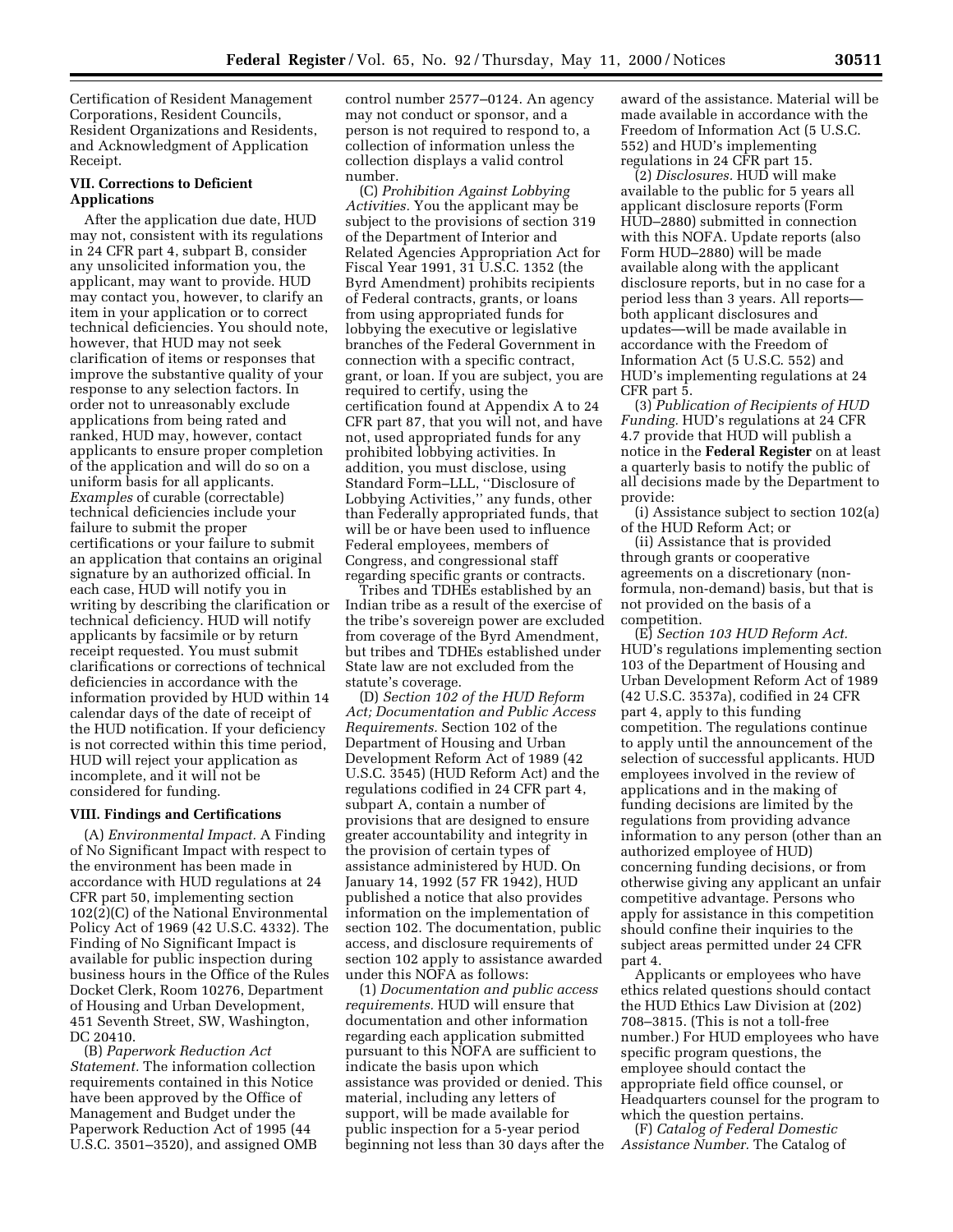▀

Federal Domestic Assistance number for the Public and Indian Housing Drug Elimination Program is 14.854.

## **IX. Environmental Requirements**

Certain eligible activities under this IHDEP NOFA are categorically excluded from review under the National Environmental Policy Act of 1969 (42 U.S.C. 4321) and are not subject to

review under related laws, in accordance with 24 CFR 50.19(b)(4), (b)(12), or (b)(13). If the IHDEP application proposes the use of grant funds to assist any non-exempt activities, HUD will perform an environmental review to the extent required by 24 CFR part 50, prior to grant award.

#### **X. Authority**

Chapter 2, Subtitle C, Title V of the Anti-Drug Abuse Act of 1988 (42 U.S.C. 11901 *et seq.*), as amended.

Dated: May 8, 2000.

## **Harold Lucas,**

*Assistant Secretary for Public and Indian Housing.*

**BILLING CODE 4210–33–F**